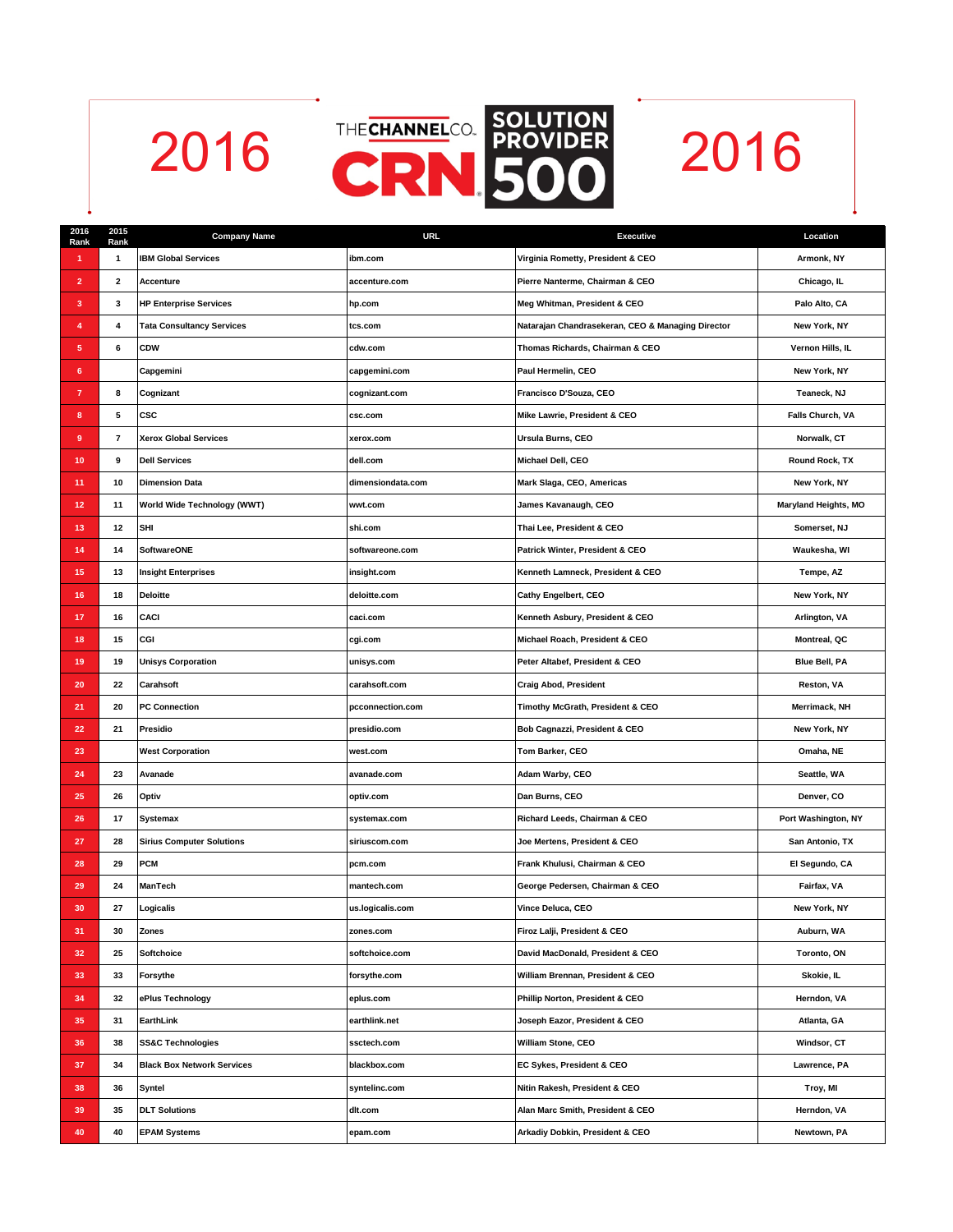



| 2016<br>Rank | 2015<br>Rank | <b>Company Name</b>                          | <b>URL</b>             | <b>Executive</b>                    | Location                |
|--------------|--------------|----------------------------------------------|------------------------|-------------------------------------|-------------------------|
| 41           | 44           | Pomeroy                                      | pomeroy.com            | Chris Froman, President & CEO       | Hebron, KY              |
| 42           | 39           | <b>Iron Bow Technologies</b>                 | ironbow.com            | Rene LaVigne, President & CEO       | Chantilly, VA           |
| 43           | 37           | Ciber                                        | ciber.com              | Michael Boustridge, President & CEO | Greenwood Village, CO   |
| 44           |              | <b>Consolidated Communications</b>           | consolidated.com       | Bob Udell, President & CEO          | Mattoon, IL             |
| 45           | 43           | <b>Datalink</b>                              | datalink.com           | Paul Lidsky, President & CEO        | Eden Prairie, MN        |
| 46           | 41           | <b>OnX Enterprise Solutions</b>              | onx.com                | Dave Hansen, Interim CEO            | Thornhill, ON           |
| 47           | 48           | <b>Slalom Consulting</b>                     | slalom.com             | Brad Jackson, CEO                   | Seattle, WA             |
| 48           | 45           | General Datatech (GDT)                       | gdt.com                | JW Roberts, President & CEO         | Dallas, TX              |
| 49           | 47           | <b>FusionStorm</b>                           | fusionstorm.com        | Dan Serpico, President & CEO        | San Francisco, CA       |
| 50           | 51           | <b>Tyler Technologies</b>                    | tylertech.com          | John Marr Jr., President & CEO      | Plano, TX               |
| 51           | 46           | <b>AVI-SPL</b>                               | avispl.com             | John Zettel, CEO                    | Tampa, FL               |
| 52           | 49           | <b>Red River</b>                             | redriver.com           | Rick Bolduc, CEO                    | <b>Claremont, NH</b>    |
| 53           | 50           | <b>Intelligent Decisions</b>                 | intelligent.net        | Joe Armstrong, President & CFO      | Ashburn, VA             |
| 54           | 68           | Trace3                                       | trace3.com             | Tyler Beecher, CEO                  | Irvine. CA              |
| 55           | 42           | ProSys                                       | prosysis.com           | Michelle Clery, President & Founder | Norcross, GA            |
| 56           | 55           | <b>Meridian Group International</b>          | onlinemeridian.com     | Brad Ihlenfeld, CEO, CFO            | Deerfield, IL           |
| 57           | 52           | Rolta International                          | rolta.com              | Kamal Singh, CEO                    | Alpharetta, GA          |
| 58           | 53           | <b>Applied Computer Solutions (ACS)</b>      | acsacs.com             | <b>Sandy Davis, CEO</b>             | Huntington Beach, CA    |
| 59           | 58           | <b>Continental Resources (ConRes)</b>        | conres.com             | Mary Nardella, CEO                  | Bedford, MA             |
| 59           | 54           | Virtusa                                      | virtusa.com            | Kris Canekeratne, CEO               | Westborough, MA         |
| 61           | 56           | Perficient                                   | perficient.com         | Jeff Davis, President & CEO         | Saint Louis, MO         |
| 62           | 57           | <b>ZSL</b>                                   | zsl.com                | Sudarshan Venkatraman, CEO          | Edison, NJ              |
| 63           | 61           | Digital Intelligence Systems (DISYS)         | disys.com              | Mahfuz Ahmed, CEO                   | Mc Lean, VA             |
| 64           | 64           | <b>Carousel Industries</b>                   | carouselindustries.com | Jeff Gardner, CEO                   | Exeter, RI              |
| 65           | 63           | <b>Computer Task Group (CTG)</b>             | ctg.com                | Cliff Bleustein, President & CEO    | Buffalo, NY             |
| 66           | 60           | <b>ThunderCat Technology</b>                 | thundercattech.com     | Thomas Deierlein, CEO               | Reston, VA              |
| 67           | 59           | Compugen                                     | compugen.com           | Harry Zarek, President & CEO        | Richmond Hill, ON       |
| 68           | 70           | <b>NWN Corporation</b>                       | nwnit.com              | Mont Phelps, CEO                    | Waltham, MA             |
| 69           | 118          | Redapt                                       | redapt.com             | Rick Cantu, President & CEO         | Redmond, WA             |
| 70           | 66           | <b>Technology Integration Group (TIG)</b>    | tig.com                | Bruce Geier, President & CEO        | San Diego, CA           |
| 71           |              | <b>CoreSite</b>                              | coresite.com           | Tom Ray, President & CEO            | Denver, CO              |
| 72           | 71           | <b>NCI</b>                                   | nciinc.com             | Charles K. Narang, CEO              | Reston, VA              |
| 73           | 82           | <b>Sterling Computers</b>                    | sterlingcomputers.com  | Jean Moore, CEO                     | Dakota Dunes, NE        |
| 74           | 86           | <b>Lasalle Solutions</b>                     | elasalle.com           | Steven Robb, President              | Rosemont. IL            |
| 75           | 68           | <b>American Systems</b>                      | americansystems.com    | Peter Smith, President & CEO        | Chantilly, VA           |
| 76           | 91           | <b>Groupware Technology</b>                  | groupwaretech.com      | Mike Thompson, President & CEO      | Campbell, CA            |
| 77           | 67           | Internap                                     | internap.com           | Michael Ruffolo, President & CEO    | Atlanta, GA             |
| 78           | 79           | Force 3                                      | force3.com             | Mike Greaney, CEO                   | Crofton, MD             |
| 79           | 107          | <b>Netech Corporation</b>                    | netechcorp.com         | James Engen, Owner                  | <b>Grand Rapids, MI</b> |
| 80           | 74           | <b>Strategic Products and Services (SPS)</b> | spscom.com             | Tom Praschak, CEO                   | Parsippany, NJ          |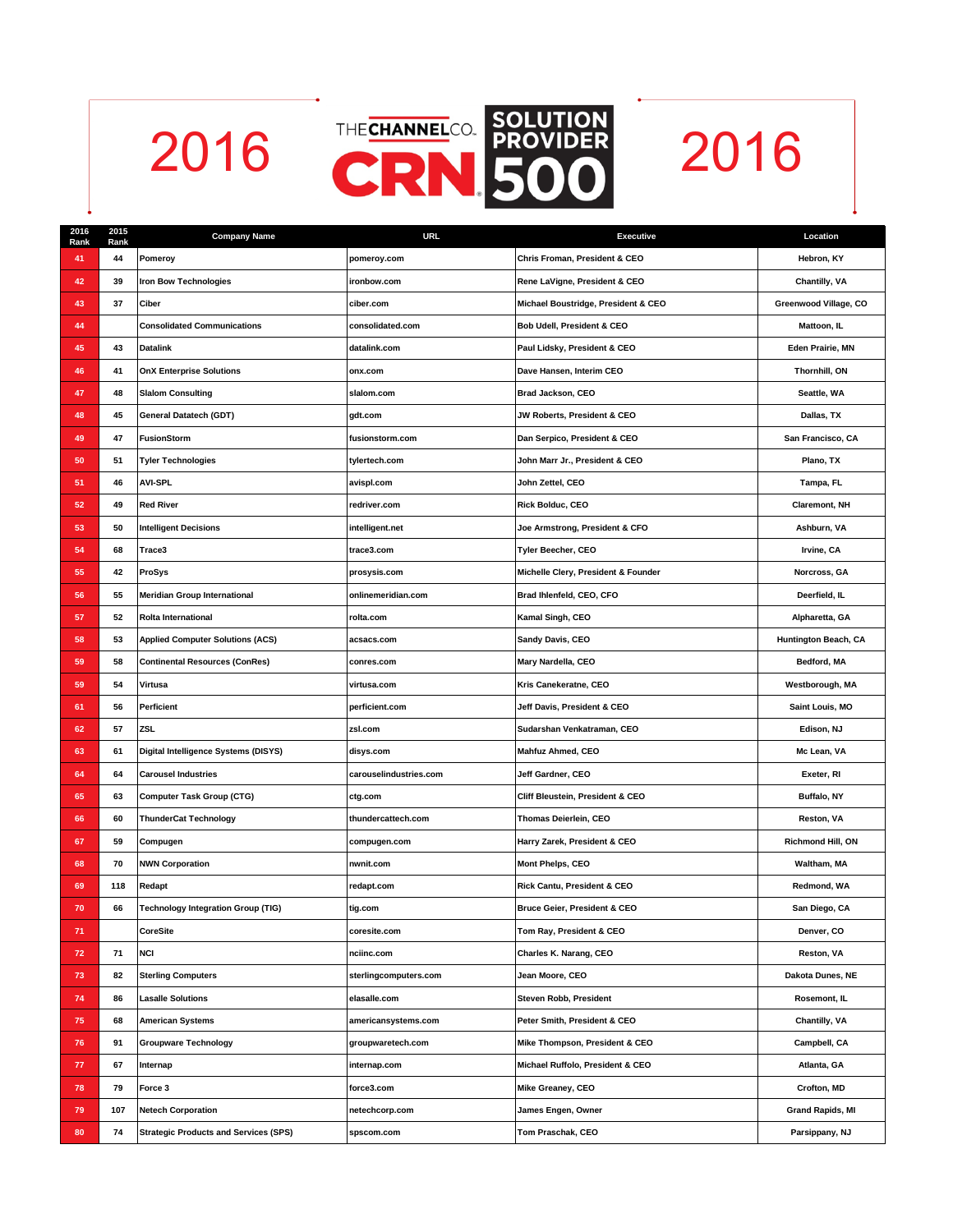



| 2016<br>Rank | 2015<br>Rank | <b>Company Name</b>                            | <b>URL</b>         | <b>Executive</b>                             | Location                |
|--------------|--------------|------------------------------------------------|--------------------|----------------------------------------------|-------------------------|
| 81           | 65           | <b>Comtech TCS</b>                             | telecomsys.com     | Maurice B. Tose, President & CEO             | Annapolis, MD           |
| 82           | 72           | <b>MCPc</b>                                    | mcpc.com           | Michael Trebilcock, Chairman & CEO           | Dayton, OH              |
| 83           | 80           | <b>Computer Design &amp; Integration (CDI)</b> | cdillc.com         | Trish Bakker, CEO                            | Teterboro, NJ           |
| 84           | 75           | Curvature                                      | curvature.com      | Mike Sheldon, President & CEO                | Santa Barbara, CA       |
| 85           | 73           | <b>Long View Systems</b>                       | lvs1.com           | Dave Frederickson, Vice President            | Calgary, AB             |
| 86           | 109          | <b>Ergonomic Group (EGI)</b>                   | ergogroup.com      | Kim Girards, President                       | Westbury, NY            |
| 87           |              | <b>Broadview Networks</b>                      | broadviewnet.com   | Michael Robinson, President & CEO            | Rye Brook, NY           |
| 88           | 81           | <b>OneNeck IT Solutions</b>                    | oneneck.com        | Phil LaForge, President & CEO                | Scottsdale, AZ          |
| 89           | 84           | <b>StarTek</b>                                 | startek.com        | Chad Carlson, President & CEO                | Greenwood Village, CO   |
| 90           | 88           | Whitlock                                       | whitlock.com       | Doug Hall, CEO                               | Richmond, VA            |
| 91           | 96           | <b>Rolta Advizex Technologies</b>              | advizex.com        | Fred Traversi, President & CEO               | Independece, OH         |
| 92           | 87           | Denali Advanced Integration                    | denaliai.com       | Majdi Daher, CEO & Founder                   | Redmond, WA             |
| 93           | 116          | Worldcom Exchange (WEI)                        | wei.com            | <b>Belisario Rosas, President</b>            | Salem, NH               |
| 94           | 76           | <b>Infinite Computer Solutions</b>             | infinite.com       | Amit Srivastav, President, IT Services       | Rockville, MD           |
| 95           | 83           | <b>Sigma Solutions</b>                         | sigmasol.com       | Scott Gruendler, CEO                         | San Antonio, TX         |
| 96           | 85           | <b>AHEAD</b>                                   | ThinkAhead.com     | Daniel Adamany, President & CEO              | Chicago, IL             |
| 97           | 94           | <b>Diversified</b>                             | diversifiedus.com  | Fred D'Alessandro, President & CEO           | Kenilworth, NJ          |
| 98           | 97           | <b>Bell Integrator</b>                         | bellintegrator.com | Andrey Korobitsyn, CEO                       | San Jose, CA            |
| 99           |              | MicroTech                                      | microtech.net      | Tony Jimenez, President & CEO                | Vienna, VA              |
| 100          | 89           | Affigent                                       | affigent.com       | Carol Rivetti, President                     | Herndon, VA             |
| 101          | 93           | <b>Computer Services</b>                       | csiweb.com         | Steven Powless, CEO                          | Paducah, KY             |
| 102          | 99           | Alexander Open Systems (AOS)                   | aos5.com           | Grant Cynor, CEO                             | Overland Park, KS       |
| 103          | 113          | Marco                                          | marconet.com       | Jeff Gau, CEO                                | Saint Cloud, MN         |
| 104          | 105          | Kovarus                                        | kovarus.com        | Peter Castaldi & Patrick Cronin, Co-Founders | San Ramon, CA           |
| 105          | 140          | <b>Datapipe</b>                                | datapipe.com       | Robb Allen, CEO & Founder                    | Jersey City, NJ         |
| 106          | 119          | United Data Technologies (UDT)                 | udtonline.com      | Henry Fleches, President & CEO               | Doral, FL               |
| 107          | 95           | <b>High Point Solutions</b>                    | highpoint.com      | Michael Mendiburu, President                 | Sparta, NJ              |
| 108          | 106          | <b>Netsync Network Solutions</b>               | netsyncnetwork.com | Diane Gonzales, CEO                          | Houston, TX             |
| 109          | 104          | <b>IIS Technology</b>                          | iisl.com           | John lacone, CEO                             | Plainview, NY           |
| 110          | 249          | <b>AVI Systems</b>                             | avisystems.com     | Jeff Stoebner, President & CEO               | <b>Eden Prairie, MN</b> |
| 110          | 154          | All Covered                                    | allcovered.com     | Todd Croteau, President                      | Foster City, CA         |
| 112          | 124          | <b>Scalar Decisions</b>                        | scalar.ca          | Paul Kerr, President & CEO                   | Toronto, ON             |
| 113          | 100          | <b>CyberCore Technologies</b>                  | cybercoretech.com  | Michael Myers, President                     | Elkridge, MD            |
| 114          | 103          | <b>RCM Technologies</b>                        | rcmt.com           | Leon Kopyt, President & CEO                  | Pennsauken, NJ          |
| 115          | 131          | <b>SIGMAnet</b>                                | sigmanet.com       | Ahmed Al-Khatib, President & CEO             | Ontario, CA             |
| 116          | 108          | Paragon Development Systems (PDS)              | pdsit.net          | Asif Naseem, President & CEO                 | Brookfield, WI          |
| 117          | 110          | Sword & Shield Enterprise Security             | swordshield.com    | John McNeely, President & CEO                | Knoxville, TN           |
| 118          | 98           | <b>Blue Tech</b>                               | bluetech.com       | Susan Stone, CEO                             | San Diego, CA           |
| 119          | 111          | <b>ASI System Integration</b>                  | asisystem.com      | Sonny Chabra, Chairman & CEO                 | New York, NY            |
| 120          | 112          | <b>Merlin International</b>                    | merlin-intl.com    | David Phelps, Chairman, CEO                  | Englewood, CO           |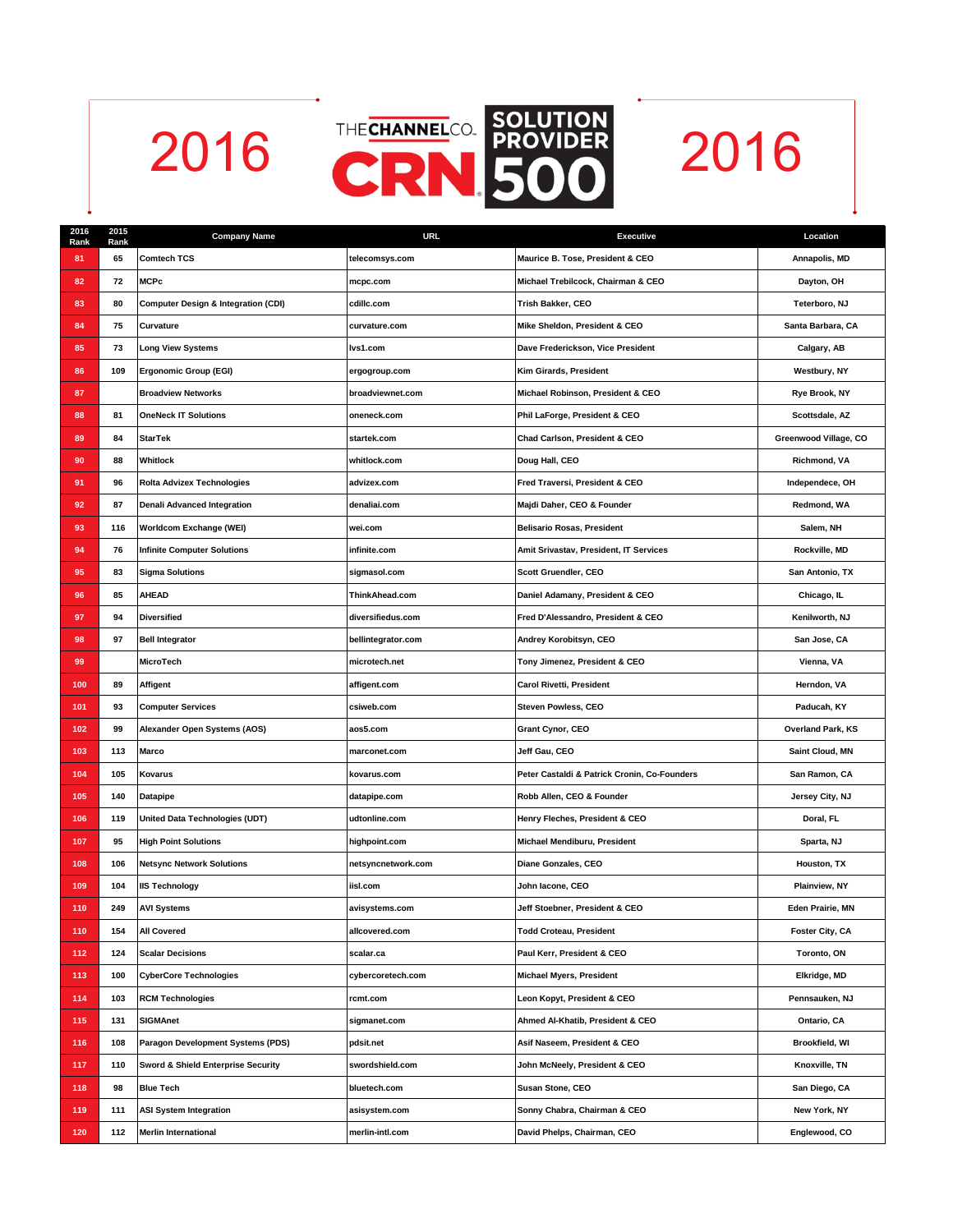



| 2016<br>Rank | 2015<br>Rank | <b>Company Name</b>                              | <b>URL</b>              | <b>Executive</b>                          | Location                |
|--------------|--------------|--------------------------------------------------|-------------------------|-------------------------------------------|-------------------------|
| 121          | 114          | <b>Heartland Business Systems</b>                | hbs.net                 | Peter Helander, Principal & CEO           | Little Chute, WI        |
| 122          | 122          | Quest                                            | questsys.com            | Tim Burke, President & CEO                | Sacramento, CA          |
| 123          | 132          | <b>InterVision Systems Technologies</b>          | intervision.com         | <b>Whitney Tomlin, CEO</b>                | Santa Clara, CA         |
| 124          | 120          | <b>Tierpoint</b>                                 | tierpoint.com           | Jerry Kent, Chairman & CEO                | St. Louis, MO           |
| 124          | 130          | <b>Computex Technology Solutions</b>             | computex-inc.com        | Sam Haffar, CEO                           | Houston, TX             |
| 126          | 121          | <b>Hypertec Group</b>                            | hypertec.com            | Robert Ahdoot, President                  | Saint-Laurent, QC       |
| 127          | 125          | CNSI                                             | cns-inc.com             | Adnan Ahmed, President                    | Rockville, MD           |
| 128          | 195          | <b>Integration Partners</b>                      | integrationpartners.com | Bart Graf & David Nahabedian, Co-Founders | Lexington, MA           |
| 129          | 127          | MicroAge Canada                                  | microage.ca             | Pat Waid, President                       | Laval, QC               |
| 130          | 246          | <b>Mercom Corporation</b>                        | mercomcorp.com          | Stella Mercado, President & CEO           | Pawleys Island, SC      |
| 131          | 128          | <b>Sentinel Technologies</b>                     | sentinel.com            | Dennis Hoelzer, President & CEO           | Downers Grove, IL       |
| 132          | 123          | Vology                                           | vology.com              | <b>Barry Shevlin, CEO</b>                 | Oldsmar, FL             |
| 133          | 102          | Global Technology Resources (GTRI)               | GTRI.com                | Greg Byles, CEO                           | Denver, CO              |
| 134          | 129          | <b>Catapult Technology</b>                       | catapulttechnology.com  | Mark E. Hunker, President & CEO           | Alexandria, VA          |
| 135          | 491          | Onepath                                          | 1path.com               | Ben Balsley, CEO                          | Marietta, GA            |
| 136          | 144          | DynTek                                           | dyntek.com              | Ron Ben-Yishay, President & CEO           | Newport Beach, CA       |
| 137          | 135          | <b>ITsavvy</b>                                   | itsavvy.com             | Mike Theriault, President & CEO           | Addison, IL             |
| 138          | 138          | Pragmatics                                       | pragmatics.com          | Long Nguyen, CEO                          | Reston, VA              |
| 139          | 133          | <b>HPM Networks</b>                              | hpmnetworks.com         | Romi Randhawa, CEO                        | Fremont, CA             |
| 140          | 194          | CompuNet                                         | compunet.biz            | Nolan Schoo, Owner                        | Meridian, ID            |
| 140          | 134          | <b>CareTech Solutions</b>                        | caretech.com            | James Giordano, President & CEO           | Troy, MI                |
| 142          | 149          | mindSHIFT                                        | mindshift.com           | Mona Abutaleb, President & CEO            | Sterling, VA            |
| 143          | 173          | <b>Advanced Computer Concepts (ACC)</b>          | acc.net                 | Reza Zarafshar, President                 | McLean, VA              |
| 144          | 203          | <b>Smartronix</b>                                | smartronix.com          | John Parris, CEO                          | Hollywood, MD           |
| 144          | 137          | <b>MTM Technologies</b>                          | mtm.com                 | Steve Stringer, President & CEO           | Stamford, CT            |
| 146          | 139          | <b>CedarCrestone</b>                             | cedarcrestone.com       | Cal Yonker, CEO                           | Alpharetta, GA          |
| 147          | 209          | <b>Copper River IT</b>                           | copperriverit.com       | <b>Ben Brucker, President</b>             | Anchorage, AK           |
| 148          | 142          | <b>Core BTS</b>                                  | CoreBTS.com             | Walter Cook II, CEO                       | <b>Madison, WI</b>      |
| 149          | 143          | <b>Visionary Integration Professionals (VIP)</b> | trustvip.com            | Jonna Ward, Founder & CEO                 | Folsom, CA              |
| 150          | 126          | Open Systems Technologies (OST)                  | ostusa.com              | Meredith Bronk, President & CEO           | <b>Grand Rapids, MI</b> |
| 151          | 117          | Emtec                                            | emtecinc.com            | Dinesh Desai, Chairman & CEO              | Radnor, PA              |
| 152          | 145          | Lumenate                                         | lumenate.com            | Reagan Dixon, President                   | Addison, TX             |
| 153          | 146          | <b>Integrated Archive Systems</b>                | iarchive.com            | Amy Rao, CEO                              | Palo Alto, CA           |
| 154          | 170          | <b>Dynamix</b>                                   | dynamixgroup.com        | Chuck Hawkins, Co-Founder, President      | Roswell, GA             |
| 155          | 200          | Corus360                                         | corus360.com            | Steve Johnson, President                  | Norcross, GA            |
| 156          | 148          | <b>Pyramid Consulting, Inc.</b>                  | pyramidci.com           | Sanjeev Tirath, CEO                       | Alpharetta, GA          |
| 157          | 166          | <b>GHA Technologies</b>                          | gha-associates.com      | George Hertzberg, President               | Scottsdale, AZ          |
| 158          | 150          | <b>RoundTower Technologies</b>                   | roundtower.com          | Stephen West, Managing Partner            | Cincinnati, OH          |
| 159          | 153          | YASH Technologies                                | yash.com                | Manoj Baheti, President & CEO             | East Moline, IL         |
| 160          | 175          | <b>HB Communications</b>                         | hbcommunications.com    | Dana Barron, CEO                          | North Haven, CT         |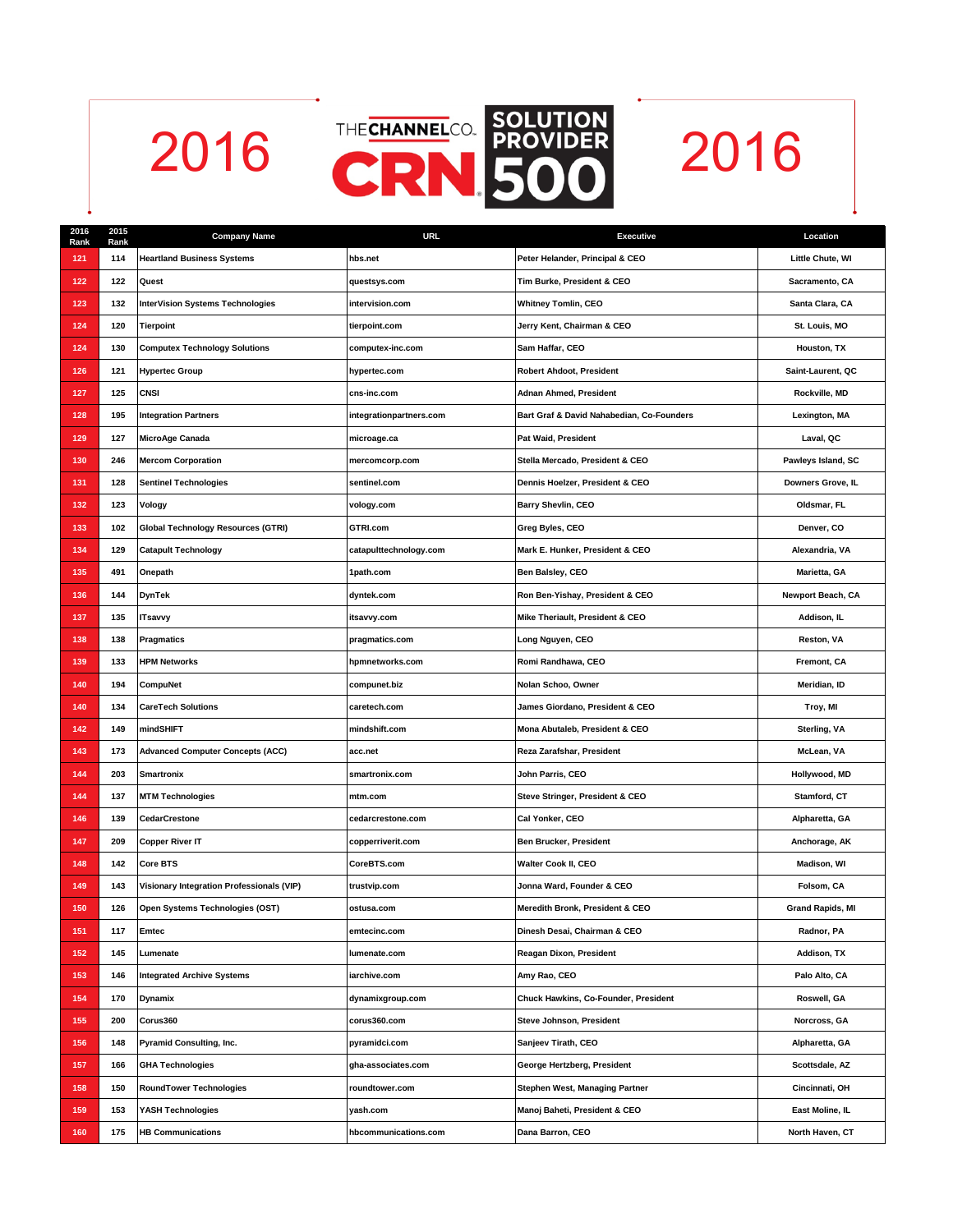



| 2016<br>Rank | 2015<br>Rank | <b>Company Name</b>                       | <b>URL</b>             | <b>Executive</b>                         | Location                   |
|--------------|--------------|-------------------------------------------|------------------------|------------------------------------------|----------------------------|
| 161          | 182          | MicroAge                                  | microage.com           | Mark McKeever, Principal & Strategist    | Tempe, AZ                  |
| 162          | 212          | ProKarma                                  | prokarma.com           | Vivek Kumar, President                   | Omaha, NE                  |
| 163          | 155          | <b>Tribridge</b>                          | tribridge.com          | Anthony DiBenedetto, Chairman & CEO      | Tampa, FL                  |
| 163          | 155          | <b>Atlantix Global Systems</b>            | atlantixglobal.com     | Brian Glahn, President & CEO             | Norcross, GA               |
| 163          | 155          | <b>FlexITy Solutions</b>                  | flexity.ca             | Peter Stavropoulos, President & CEO      | Richmond Hill, ON          |
| 163          | 151          | <b>Advanced Systems Group (ASG)</b>       | virtual.com            | David Sosnowski, President               | Thornton, CO               |
| 167          | 232          | <b>Future Tech Enterprise</b>             | ftei.com               | Bob Venero, President & CEO              | Holbrook, NY               |
| 168          | 217          | <b>MNJ Technologies Direct</b>            | mnjtech.com            | Susan Kozak, President                   | <b>Buffalo Grove, IL</b>   |
| 169          | 167          | Phacil                                    | phacil.com             | Tom Shoemaker, President & CEO           | Arlington, VA              |
| 170          | 191          | <b>Dasher Technologies</b>                | dasher.com             | Laurie Dasher, President & CEO           | Campbell, CA               |
| 171          | 160          | <b>Howard Technology Solutions</b>        | howardcomputers.com    | <b>Billy Howard, CEO</b>                 | Ellisville, MS             |
| 172          | 197          | <b>Dynamic Systems</b>                    | dynamicsystemsinc.com  | Mardi Norman, President & CEO            | El Segundo, CA             |
| 173          | 152          | <b>Venture Technologies</b>               | ventech.com            | Gerard Gibert, CEO                       | Jackson, MS                |
| 174          | 187          | TekLinks                                  | teklinks.com           | Jim Akerhielm, CEO                       | Homewood, AL               |
| 175          | 162          | <b>Three Wire Systems</b>                 | threewiresys.com       | Dan Frank, CEO                           | Falls Church, VA           |
| 176          | 158          | Acuative                                  | acuative.com           | Vince Sciarra, CEO                       | Fairfield, NJ              |
| 177          | 163          | <b>Dedicated Computing</b>                | dedicatedcomputing.com | Don Schlidt, CEO                         | Waukesha, WI               |
| 178          | 165          | The Herjavec Group                        | herjavecgroup.com      | Robert Herjavec, CEO                     | Toronto, ON                |
| 179          | 173          | <b>Edgewater Technology</b>               | edgewater.com          | Shirley Singleton, President & CEO       | Wakefield, MA              |
| 180          | 168          | <b>HTC Global Services</b>                | htcinc.com             | Madhava Reddy, President & CEO           | Troy, MI                   |
| 181          | 186          | <b>Education Networks of America</b>      | ena.com                | David M. Pierce, CEO                     | Nashville, TN              |
| 182          | 274          | PCi Tec                                   | pcitec.com             | Rosina Kling, President & CEO            | Luray, VA                  |
| 183          | 278          | <b>US Tech Solutions</b>                  | ustechsolutions.com    | Manoj Agarwal, CEO                       | Jersey City, NJ            |
| 184          | 184          | <b>SKC Communications</b>                 | skccom.com             | Tray Vedock, President & CEO             | <b>Shawnee Mission, KS</b> |
| 184          | 171          | <b>ICP</b>                                | ICPcorp.com            | Michelle Fabozzi, CEO                    | Staten island, NY          |
| 184          | 213          | Netrix                                    | netrixllc.com          | Anthony Donato, CEO                      | Bannockburn, IL            |
| 187          | 172          | LiquidHub                                 | liquidhub.com          | Jonathan Brassington, CEO & Partner      | Wayne, PA                  |
| 188          | 199          | nfrastructure                             | nfrastructure.com      | Daniel Pickett, CEO & Chairman           | <b>Clifton Park, NY</b>    |
| 189          | 176          | Intermedia                                | intermedia.net         | Michael Gold, CEO                        | <b>Mountain View, CA</b>   |
| 190          | 177          | <b>Bedrock Technology Partners</b>        | bedrock-tech.com       | Dean Cappellazzo, CEO                    | San Diego, CA              |
| 191          | 290          | IDS, LLC                                  | idsforward.com         | Matt Massick, CEO                        | Oak Brook, IL              |
| 192          |              | <b>GuidePoint Security</b>                | guidepointsecurity.com | Michael Volk, Founder & Managing Partner | Herndon, VA                |
| 193          | 179          | Tekserve                                  | tekserve.com           | Jerry Gepner, CEO                        | New York, NY               |
| 194          | 184          | <b>Software Information Systems (SIS)</b> | thinksis.com           | Steve Sigg, President & CEO              | Lexington, KY              |
| 195          | 159          | <b>Greenpages Technology Solutions</b>    | greenpages.com         | Ron Dupler, CEO                          | Kittery, ME                |
| 196          | 205          | Atrion                                    | atrion.net             | Tim Hebert, CEO                          | Warwick, RI                |
| 197          | 206          | <b>Paragon Micro</b>                      | paragonmicro.com       | Tom Dahl, CEO                            | Lake Zurich, IL            |
| 198          | 271          | <b>BlueAlly</b>                           | blueally.com           | Vijay Tanamala, CEO                      | Cary, NC                   |
| 199          | 161          | The Computer Merchant                     | tcml.com               | John Danieli, President & CEO            | Norwell, MA                |
| 200          | 191          | Anexinet                                  | anexinet.com           | Joseph Lanzisera, CEO                    | Blue Bell, PA              |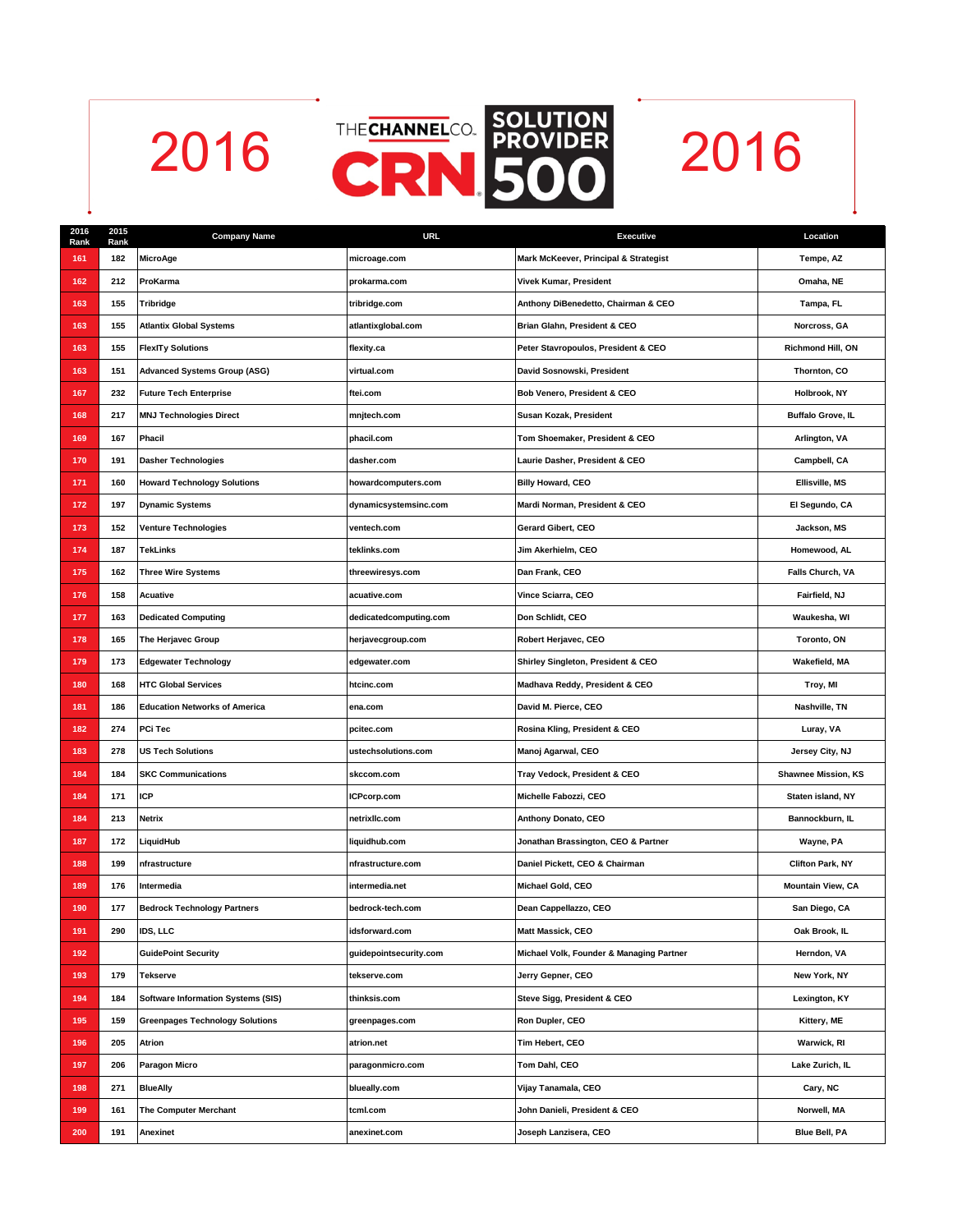



| 2016<br>Rank | 2015<br>Rank | <b>Company Name</b>                      | <b>URL</b>                | <b>Executive</b>                          | Location             |
|--------------|--------------|------------------------------------------|---------------------------|-------------------------------------------|----------------------|
| 201          | 164          | Yorktel                                  | yorktel.com               | Ron Gaboury, CEO                          | Eatontown, NJ        |
| 202          | 211          | Knight Point Systems                     | knightpoint.com           | Bob Eisiminger, President & CEO           | Reston, VA           |
| 203          | 190          | <b>LPS Integration</b>                   | Ipsintegration.com        | <b>Todd Sanford, CEO</b>                  | Nashville, TN        |
| 204          | 188          | <b>Accudata Systems</b>                  | accudatasystems.com       | Patrick Vardeman, President & CEO         | Houston, TX          |
| 205          | 183          | <b>Whalley Computer Associates</b>       | wca.com                   | Paul Whalley, Vice President              | Southwick, MA        |
| 206          | 191          | <b>Sayers</b>                            | sayers.com                | Gale Sayers, Chairman                     | Vernon Hills, IL     |
| 207          | 181          | <b>CCS Presentation Systems</b>          | ccsprojects.com           | David Riberi, CEO                         | Scottsdale, AZ       |
| 208          | 268          | <b>Adaptive Communications</b>           | adaptcom.com              | <b>Steve Thorpe, President</b>            | Portsmouth, NH       |
| 209          | 196          | <b>Daly Computers</b>                    | daly.com                  | Ryan Yu, President                        | Clarksburg, MD       |
| 210          | 252          | <b>PEAK Resources</b>                    | peakresources.com         | Vince DeRose, President                   | Denver, CO           |
| 211          | 198          | <b>Technosoft Corporation</b>            | technosoftcorp.com        | Rajiv Tandon, CEO                         | Southfield, MI       |
| 212          | 220          | <b>VSS</b>                               | thinkVSS.com              | Bill Grothe, COO                          | <b>Madison, MS</b>   |
| 213          | 169          | Internetwork Engineering (IE)            | ineteng.com               | Chuck Steiner, President & CTO            | Charlotte, NC        |
| 214          | 201          | Golden Star Technology (GST)             | gstes.com                 | JP Wang, CEO                              | Cerritos, CA         |
| 215          | 210          | iT1 Source                               | it1.com                   | Guy Steinbrink, Principal & Co-Founder    | Scottsdale, AZ       |
| 216          | 202          | <b>PCPC Direct</b>                       | pcpcdirect.com            | Cornelia Vaught, President & CEO          | Houston, TX          |
| 217          | 204          | <b>Micro Strategies</b>                  | microstrat.com            | Anthony Bongiovanni, President & CEO      | Parsippany, NJ       |
| 218          | 281          | <b>Burwood Group</b>                     | burwood.com               | Mark Theoharous, CEO                      | Chicago, IL          |
| 219          | 207          | <b>Vicom Computer Services</b>           | vicomnet.com              | Bob Verola, CEO                           | Farmingdale, NY      |
| 220          | 208          | <b>Strategic Communications</b>          | yourstrategic.com         | Kathy Mills, President & CEO              | Louisville, KY       |
| 221          | 214          | <b>Starpoint Solutions</b>               | starpoint.com             | Jeff Najarian, President & CEO            | New York, NY         |
| 222          |              | Ford AV                                  | fordav.com                | Jim Ford, CEO                             | Oklahoma City, OK    |
| 223          | 228          | Valcom (VLCM)                            | vicmtech.com              | Rich Linton, CEO                          | Salt Lake City, UT   |
| 224          | 215          | <b>Champion Solutions Group</b>          | championsg.com            | Chris Pyle, President & CEO               | Boca Raton, FL       |
| 225          | 241          | Neudesic                                 | neudesic.com              | Parsa Rohani, CEO                         | Irvine, CA           |
| 226          | 216          | Prolifics                                | prolifics.com             | Satya Bolli, Chairman & Managing Director | Calabasas, CA        |
| 227          | 227          | Entisys360                               | entisys360.com            | Michael Strohl, President & CEO           | Concord, CA          |
| 228          | 289          | <b>Myriad Supply</b>                     | myriadsupply.com          | Andrew Fisher, CEO                        | New York, NY         |
| 229          | 218          | <b>Expedient Data Centers</b>            | expedient.com             | Shawn McGorry, President                  | Pittsburgh, PA       |
| 230          | 231          | Nexum                                    | nexuminc.com              | David Lesser, President & CEO             | Chicago, IL          |
| 231          | 286          | <b>Systems Management/Planning (SMP)</b> | smp-corp.com              | Eric Rorpaugh, President                  | West Henrietta, NY   |
| 232          | 180          | <b>TVAR Solutions</b>                    | tvarsolutions.com         | David Saunders, President & CEO           | McLean, VA           |
| 233          | 219          | <b>CSPi Technology Solutions</b>         | cspi.com                  | Victor Dellovo, President & CEO           | Lowell, MA           |
| 234          | 226          | <b>IVCi</b>                              | ivci.com                  | Bob Swing, Founder and CEO                | Hauppauge, NY        |
| 235          | 257          | <b>CABLExpress Corporation (CXtec)</b>   | cxtec.com                 | William Pomeroy, Founder & CEO            | Syracuse, NY         |
| 236          | 255          | <b>Gotham Technology Group</b>           | gothamtg.com              | Ira Silverman, CEO                        | Montvale, NJ         |
| 237          | 270          | <b>Park Place Technologies</b>           | parkplacetechnologies.com | Ed Kenty, Chairman & CEO                  | Mayfield Heights, OH |
| 238          | 240          | <b>Bluewolf</b>                          | bluewolf.com              | Eric Berridge, CEO                        | New York, NY         |
| 239          | 222          | <b>Centric Consulting</b>                | centricconsulting.com     | Dave Rosevelt, CEO                        | Dayton, OH           |
| 240          | 223          | <b>Velocity Technology Solutions</b>     | velocity.cc               | Tom Bruno, CEO                            | Charlotte, NY        |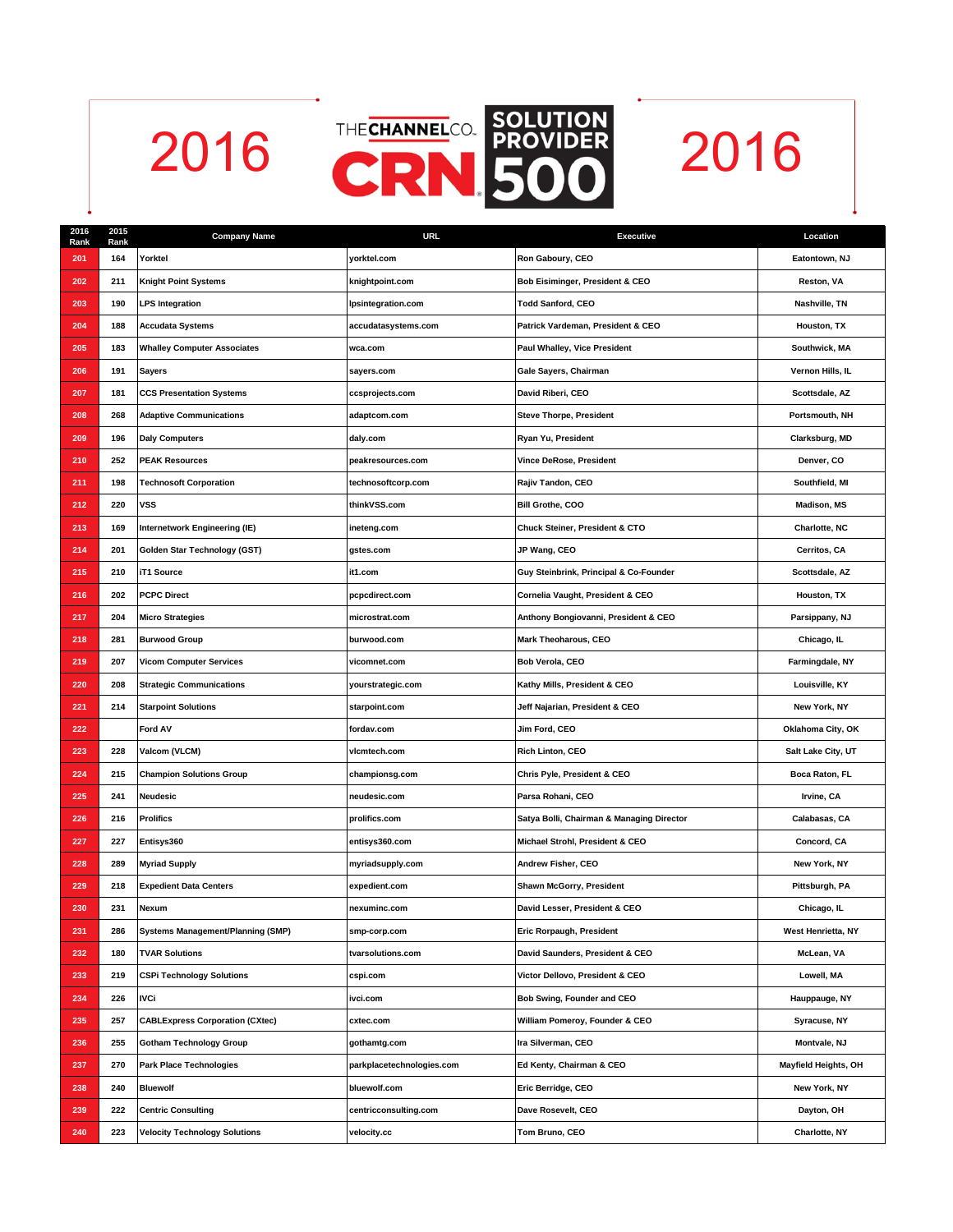



| 2016<br>Rank | 2015<br>Rank | <b>Company Name</b>                     | <b>URL</b>             | <b>Executive</b>                  | Location                |
|--------------|--------------|-----------------------------------------|------------------------|-----------------------------------|-------------------------|
| 241          | 225          | <b>Structured Communication Systems</b> | structured.com         | Ron Fowler, President & CEO       | Clackamas, OR           |
| 242          | 221          | <b>Kelser Corporation</b>               | kelsercorp.com         | Barry Kelly, President & CEO      | East Hartford, CT       |
| 243          | 189          | <b>Annese &amp; Associates</b>          | annese.com             | Raymond Apy, President & CEO      | <b>Clifton Park, NY</b> |
| 244          | 355          | <b>Northern Micro</b>                   | northernmicro.com      | Herman Yeh, President & CEO       | Ottawa, ON              |
| 245          | 258          | <b>CB Technologies</b>                  | cbtechinc.com          | Kelly Ireland, President & CEO    | Orange, CA              |
| 246          | 234          | <b>Orion Systems Integrators</b>        | orioninc.com           | Sunil Mehta, President & CEO      | Monmouth Junction, NJ   |
| 247          | 224          | <b>Abacus Solutions</b>                 | abacuslic.com          | Patrick Hiller, CEO               | Marietta, GA            |
| 248          | 239          | <b>Eze Castle Integration</b>           | eci.com                | John Cahaly, CEO                  | Boston, MA              |
| 249          | 272          | <b>Pariveda Solutions</b>               | parivedasolutions.com  | Bruce Ballengee, CEO              | Dallas, TX              |
| 250          | 230          | <b>ARC</b>                              | arc-is.com             | Jana Grimes, CEO                  | Austin, TX              |
| 251          | 233          | <b>Marlabs</b>                          | marlabs.com            | Siby Vadakekkara, CEO             | Piscataway, NJ          |
| 252          | 235          | <b>Evertek</b>                          | evertek.com            | <b>Scott Kusel, President</b>     | Temecula, CA            |
| 253          | 292          | <b>Blue Chip Tek</b>                    | bluechiptek.com        | Jessica Geis, CEO                 | Santa Clara, CA         |
| 254          | 254          | <b>Comm-Works</b>                       | comm-works.com         | Alan Lampe, President & CEO       | Minneapolis, MN         |
| 255          | 313          | Microserve                              | microserve.ca          | David Matthews, President         | Burnaby, BC             |
| 256          | 237          | <b>Key Information Systems</b>          | keyinfo.com            | Lief Morin, President             | Agoura Hills, CA        |
| 257          | 238          | <b>Systematix</b>                       | systematix.com         | Carolyn Mitchell, President       | Quebec, QC              |
| 258          | 253          | Right! Systems, Inc.                    | rightsys.com           | John Minor, CEO                   | Lacey, WA               |
| 259          | 242          | Magenic                                 | magenic.com            | Greg Frankenfield, CEO            | St. Louis Park, MN      |
| 259          | 136          | <b>Lewan Technology</b>                 | lewan.com              | Fred Cannataro, CEO               | Denver, CO              |
| 261          | 243          | <b>CMA</b>                              | cma.com                | Kay Stafford, President & CEO     | Latham, NY              |
| 262          | 244          | Audcomp                                 | audcomp.com            | Gary Sohal, President             | Ancaster, ON            |
| 263          | 245          | Emergent                                | emergent360.com        | Greg Christensen, President       | Vienna, VA              |
| 264          | 247          | <b>Trilogy Systems</b>                  | trilogysystemsllc.com  | Jeff Liebenthal, President & CEO  | Cranbury, NJ            |
| 265          | 248          | <b>Patriot Technologies</b>             | patriot-tech.com       | <b>Bruce Tucker, President</b>    | Frederick, MD           |
| 266          | 317          | VeriStor                                | veristor.com           | Ashby Lincoln, President & CEO    | Duluth, GA              |
| 267          | 251          | <b>Bell Techlogix</b>                   | belltechlogix.com      | Anthony D'Ambrosi, President      | Indianapolis, IN        |
| 268          | 256          | <b>REI Systems</b>                      | reisystems.com         | Veer Bhartiya, President & CEO    | Sterling, VA            |
| 269          | 259          | <b>AE Business Solutions</b>            | aebs.com               | Rick Gordon, President & CEO      | Madison, WI             |
| 269          | 259          | <b>Cadre Information Security</b>       | cadre.net              | Sandra Laney, CEO                 | Cincinnati, OH          |
| 271          | 309          | <b>Advantel Networks</b>                | advantel.com           | Tom Vignau, CEO                   | San Jose, CA            |
| 272          | 178          | <b>ISG Technology</b>                   | isgtech.com            | Ben Foster, President & CEO       | Lenexa, KS              |
| 273          | 293          | <b>Comm Solutions Company</b>           | commsolutions.com      | Paul Black, Principal & CEO       | Malvern, PA             |
| 274          | 261          | <b>TeraMach Technologies</b>            | teramach.com           | Hunter Li, President & Co-Founder | Ottawa, ON              |
| 275          | 262          | Secure-24                               | secure-24.com          | Mike Jennings, CEO                | Southfield, MI          |
| 276          | 262          | <b>Ace Computers</b>                    | acecomputers.com       | Marianne Kenneflick, President    | Elk Grove Village, IL   |
| 277          | 302          | <b>Sovereign Systems</b>                | sovsystems.com         | Matt Cadogan, Managing Partner    | Norcross, GA            |
| 278          | 265          | <b>Evolving Solutions</b>               | evolvingsol.com        | Jaime Gmach, President & CEO      | Hamel, MN               |
| 279          | 266          | <b>Insight Investments LLC</b>          | insightinvestments.com | John Ford, CEO                    | Costa Mesa, CA          |
| 280          | 267          | <b>Daugherty Business Solutions</b>     | daugherty.com          | Ron Daugherty, President & CEO    | Saint Louis, MO         |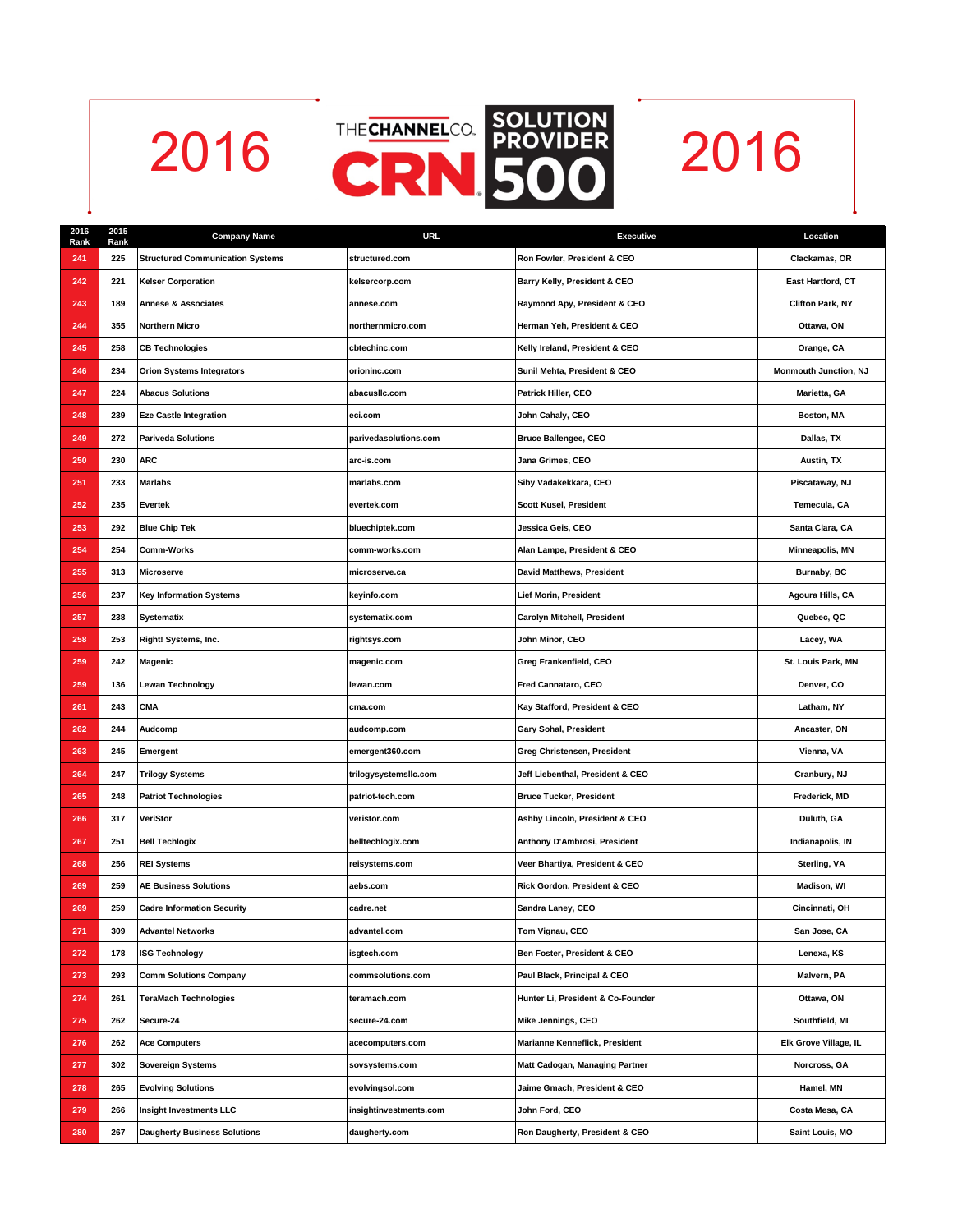



| 2016<br>Rank | 2015<br>Rank | <b>Company Name</b>                      | URL                   | <b>Executive</b>                 | Location                |
|--------------|--------------|------------------------------------------|-----------------------|----------------------------------|-------------------------|
| 281          | 316          | WidePoint                                | widepoint.com         | Steve Komar, Chairman & CEO      | McLean, VA              |
| 282          | 276          | CapTech                                  | captechconsulting.com | Sandy Williamson, CEO            | Richmond, VA            |
| 283          | 307          | <b>TSA</b>                               | tsa.com               | <b>Bill Smith, President</b>     | Houston, TX             |
| 283          | 277          | Buchanan & Edwards (BE)                  | buchanan-edwards.com  | Brian Karlisch, CEO              | Arlington, VA           |
| 285          | 279          | <b>Milestone Technologies</b>            | milestonepowered.com  | Prem Chand, President & CEO      | Fremont, CA             |
| 286          | 280          | <b>Milestone Systems</b>                 | milestonesystems.com  | Michael Kohler, CEO              | Minneapolis, MN         |
| 287          | 283          | cStor                                    | cstor.com             | Larry Gentry, President and CEO  | Scottsdale, AZ          |
| 288          | 264          | <b>SyCom Technologies</b>                | sycomtech.com         | Tom Cricchi, President & CEO     | Richmond, VA            |
| 289          | 284          | <b>Lighthouse Computer Services</b>      | lighthousecs.com      | Thomas Mrva, CEO                 | Lincoln, RI             |
| 290          | 288          | <b>Information Control Company (ICC)</b> | icctechnology.com     | Steven Glaser, CEO               | Columbus, OH            |
| 291          | 379          | <b>Liquid Web</b>                        | liquidweb.com         | Jim Geiger, CEO                  | Lansing, MI             |
| 292          | 323          | <b>Accunet Solutions</b>                 | accunetsolutions.com  | Alan Dumas, CEO                  | Boston, MA              |
| 292          | 291          | <b>Altura Communication Solutions</b>    | alturacs.com          | Bob Blazek, President & CEO      | Fullerton, CA           |
| 294          | 340          | <b>Matrix Integration</b>                | matrixintegration.com | <b>Brenda Stallings, CEO</b>     | Jasper, IN              |
| 295          | 294          | <b>Clearpath Solutions Group</b>         | clearpathsg.com       | Nathan Reynolds, CEO             | Reston, VA              |
| 296          | 295          | <b>GSS Infotech</b>                      | gssinfotech.com       | Bhargav Marepally, CEO & Founder | North Brunswick, NJ     |
| 297          | 285          | Hostway                                  | hostway.com           | Robert Boles, CEO                | Chicago, IL             |
| 298          | 319          | <b>Fulcrum</b>                           | fulcrumco.com         | Jeff Handy, President            | Centreville, VA         |
| 299          | 282          | <b>Attronica Computers</b>               | attronica.com         | Atul Thakkar, CEO                | Gaithersburg, MD        |
| 300          | 272          | <b>ESI Information Technologies</b>      | esitechnologies.com   | Greg Rokos, President & CEO      | Montreal, QC            |
| 301          | 298          | CentricsIT, LLC                          | CentricsIT.com        | Derek Odegard, President         | Norcross, GA            |
| 302          | 400          | <b>Impact Networking</b>                 | impactmybiz.com       | Frank Cucco, CEO                 | Lake Forest, IL         |
| 303          | 304          | <b>Quest Solution</b>                    | questsolution.com     | Tom Miller, CEO                  | Eugene, OR              |
| 304          | 349          | <b>Business IT Source</b>                | businessitsource.com  | Bob Frauenheim, CEO              | Vernon Hills, IL        |
| 305          | 269          | <b>Sehi Computer Products</b>            | sehi.com              | Mark Sehi, President & CEO       | Rochester Hills, MI     |
| 306          | 306          | <b>Melillo Consulting</b>                | mjm.com               | Mark Melillo, CEO                | Somerset, NJ            |
| 307          | 299          | <b>Custom Computer Specialists</b>       | customtech.com        | Greg Galdi, President & CEO      | Hauppauge, NY           |
| 308          | 310          | <b>Boice Enterprises (boice.net)</b>     | boice.net             | <b>Bill Hall, CEO</b>            | New Albany, IN          |
| 309          | 460          | <b>vCORE Technology Partners</b>         | vcoretec.com          | Steven Leavitt, Founder & CEO    | Scottsdale, AZ          |
| 310          | 275          | <b>Razor Technology</b>                  | razor-tech.com        | George Sucher, Vice President    | West Conshohocken, PA   |
| 311          | 311          | <b>ABS Technology Architects</b>         | abstechnology.com     | Walker Dorroh, CEO               | Virginia Beach, VA      |
| 312          | 305          | <b>Global Business Dimensions</b>        | globalbd.com          | Sanjay Prasad, CEO & President   | Pompton Plains, NJ      |
| 313          | 308          | Illumiti                                 | illumiti.com          | Nir Orbach, President & CEO      | Richmond Hill, ON       |
| 314          | 343          | <b>WBM Office Systems</b>                | wbm.ca                | JoAnne Hardy, President          | Saskatoon, SK           |
| 315          | 303          | <b>Siwel Consulting</b>                  | siwel.com             | Lew Johnson, President           | New York, NY            |
| 316          | 297          | Novacoast                                | novacoast.com         | Paul Anderson, CEO               | Santa Barbara, CA       |
| 317          | 314          | <b>NOVIPRO</b>                           | novipro.com           | Yves Paquette, President & CEO   | Montréal, QC            |
| 318          | 402          | <b>Aspire Technology Partners</b>        | atp-us.com            | John Harris, President & CEO     | Hazlet, NJ              |
| 319          | 426          | Service Express, Inc (SEI)               | seiservice.com        | Ronald Alvesteffer, President    | <b>Grand Rapids, MI</b> |
| 320          | 315          | <b>Logista Solutions</b>                 | logistasolutions.com  | Ronald Harper, CEO               | Bessemer, AL            |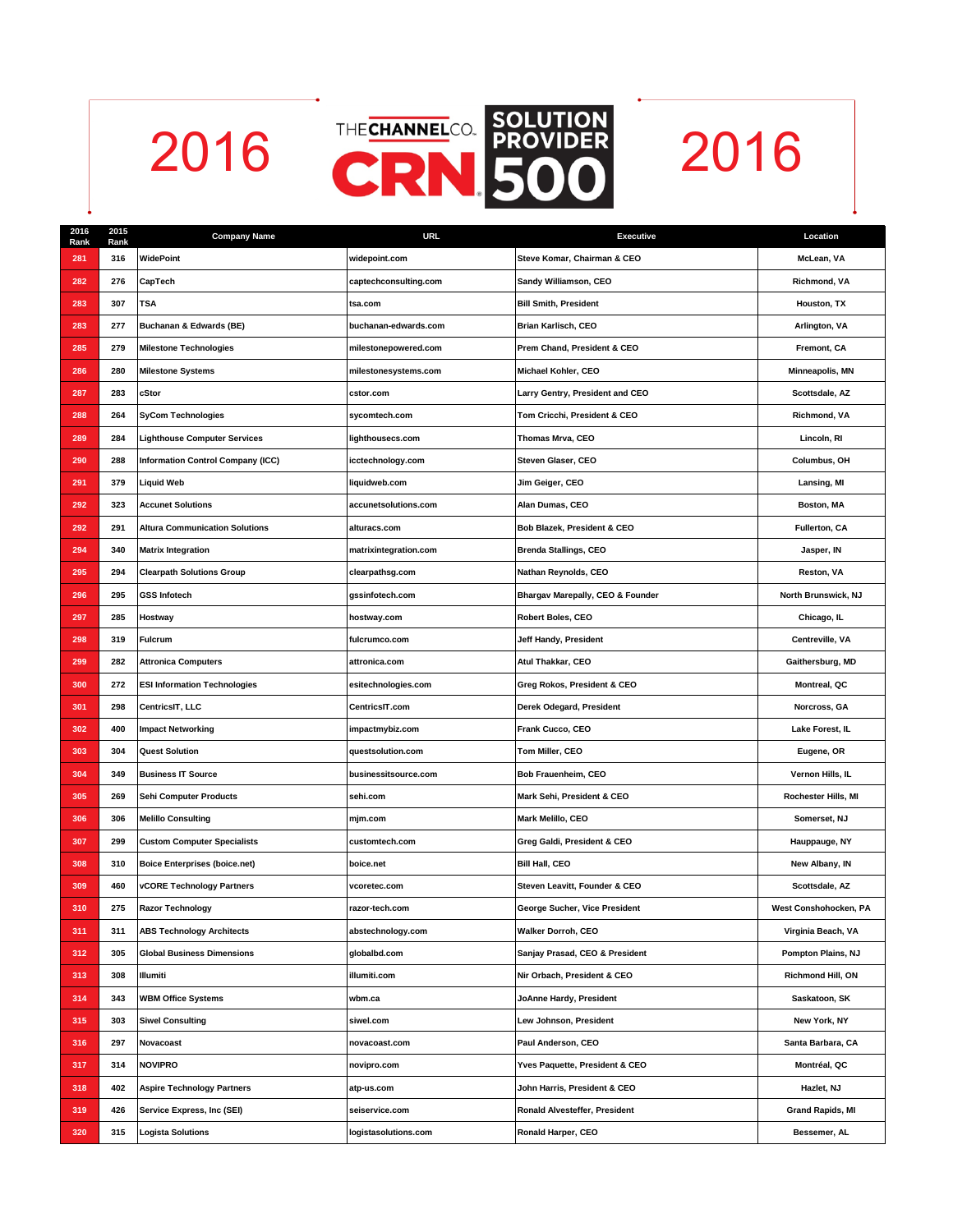



| 2016<br>Rank | 2015<br>Rank | <b>Company Name</b>                        | URL                    | <b>Executive</b>                         | Location                 |
|--------------|--------------|--------------------------------------------|------------------------|------------------------------------------|--------------------------|
| 321          | 366          | H. A. Storage Systems                      | hastorage.com          | Steve Eisenhart, CEO                     | Eden Prairie, MN         |
| 322          | 322          | <b>The Experts</b>                         | expertsit.com          | Thomas Hoshko, CEO & President           | Fort Lauderdale, FL      |
| 323          | 324          | <b>Junction Solutions</b>                  | junctionsolutions.com  | Jeff Grell, President & CEO              | Denver, CO               |
| 324          | 403          | High Performance Technologies (HPT)        | highperftech.com       | Victor Smith, CEO                        | Charlotte, NC            |
| 325          | 446          | Creative Breakthroughs, Inc (CBI)          | cbihome.com            | Steve Barone, President & CEO            | Ferndale, MI             |
| 325          | 325          | <b>Business Communications, Inc. (BCI)</b> | bcianswers.com         | Tony Bailey, CEO                         | Ridgeland, MS            |
| 327          | 326          | <b>Acumen Solutions</b>                    | acumensolutions.com    | David Joubran, President & CEO           | McLean, VA               |
| 328          | 327          | <b>Maplesoft</b>                           | maplesoftgroup.com     | Jody Campeau, President & CEO            | Waterloo, ON             |
| 329          | 389          | Barcoding, Inc.                            | barcoding.com          | Jay Steinmetz, CEO                       | <b>Baltimore, MD</b>     |
| 330          |              | <b>BCM One</b>                             | bcmone.com             | John Cunningham, Co-CEO                  | New York, NY             |
| 331          | 346          | Virtual Graffiti                           | virtualgraffiti.com    | Hillel Sackstein, President & CEO        | Irvine, CA               |
| 332          | 344          | <b>Impact Advisors</b>                     | impact-advisors.com    | Peter Smith, CEO                         | Naperville, IL           |
| 333          | 330          | ProActive Solutions, Inc.                  | proactivesolutions.com | Melissa Cather-Thiede, President         | <b>Mission, KS</b>       |
| 333          | 330          | <b>JMA Information Technology</b>          | jmait.com              | Joseph Melookaran, President             | <b>Overland Park, KS</b> |
| 333          | 317          | <b>Camera Corner/Connecting Point</b>      | cccp.com               | <b>Rick Chernick, CEO</b>                | Green Bay, WI            |
| 336          | 332          | <b>Array Information Technology</b>        | arrayinfotech.com      | Brian Leung, CEO                         | Greenbelt, MD            |
| 337          | 334          | <b>Precision Computer Services (PCS)</b>   | precisiongroup.com     | Michael FitzSimons, President & CEO      | Shelton, CT              |
| 338          | 337          | <b>Daymark Solutions</b>                   | daymarksi.com          | <b>Timothy Donovan, President</b>        | Lexington, MA            |
| 339          | 338          | <b>Information Transport Solutions</b>     | its-networks.com       | Tomi Selby, Founder                      | Wetumpka, AL             |
| 340          | 339          | Avtex                                      | avtex.com              | George Demou, President                  | <b>Bloomington, MN</b>   |
| 341          | 341          | EO Johnson Business Technologies           | locknet-inc.com        | Mary Jo Johnson, CEO                     | Wausau, WI               |
| 342          | 385          | <b>SADA Systems</b>                        | sadasystems.com        | Tony Safoian, President & CEO            | North Hollywood, CA      |
| 343          | 352          | Integrated Media Technologies, Inc. (IMT)  | imtglobalinc.com       | Bruce Lyon, President & CEO              | North Hollywood, CA      |
| 344          | 485          | <b>Edge Solutions</b>                      | edge-solutions.com     | Julie Haley, CEO                         | Alpharetta, GA           |
| 345          | 345          | <b>iCore Networks</b>                      | icore.com              | Stephen Canton, Chairman & CEO           | McLean, VA               |
| 346          | 348          | <b>Buchanan Technologies</b>               | buchanan.com           | James Buchanan, President & CEO          | Grapevine, TX            |
| 347          | 321          | <b>Derive Technologies</b>                 | derivetech.com         | Kirit Desai, CEO                         | New York, NY             |
| 348          |              | Achieve 1                                  | achieve-1.com          | <b>Mike Thomas, President</b>            | Glen Allen, VA           |
| 349          | 364          | CCT Technologies, Inc.                     | cland.com              | Connie Tang, CEO                         | San Jose, CA             |
| 349          | 350          | <b>Syscom Technologies</b>                 | syscomtechnologies.com | Sharon Habibi, CEO                       | Marietta, GA             |
| 349          | 372          | The Pinnacle Group                         | thepinnaclegroup.com   | Michael Fedele, President                | Stamford, CT             |
| 352          | 351          | <b>Corporate Technologies (MA)</b>         | cptech.com             | Harry Kasparian, President & CEO         | <b>Burlington, MA</b>    |
| 353          | 388          | <b>Solutions II</b>                        | solutions-ii.com       | <b>Todd Bowling, President &amp; CEO</b> | Littleton, CO            |
| 354          | 296          | <b>Synergy Global Solutions</b>            | synergygs.com          | Jim Stefano, President                   | Victor, NY               |
| 355          | 335          | <b>M&amp;S Technologies</b>                | mandstech.com          | <b>Mark Miller, Principal</b>            | Farmers Branch, TX       |
| 356          | 352          | <b>Saturn Business Systems</b>             | saturnb2b.com          | Alan Krieger, President                  | New York, NY             |
| 356          | 352          | <b>Lowry Solutions</b>                     | lowrysolutions.com     | Michael Lowry, President & CEO           | Brighton, MI             |
| 358          | 356          | <b>Clear Technologies</b>                  | cleartechnologies.net  | James Hargis, CEO                        | Addison, TX              |
| 359          | 357          | <b>SwishData Corporation</b>               | swishdata.com          | Bob Kerr, Owner                          | Warwick, NY              |
| 360          | 358          | iWeb Technologies                          | iweb.com               | Regev Alon, Owner                        | Nun's Island, QC         |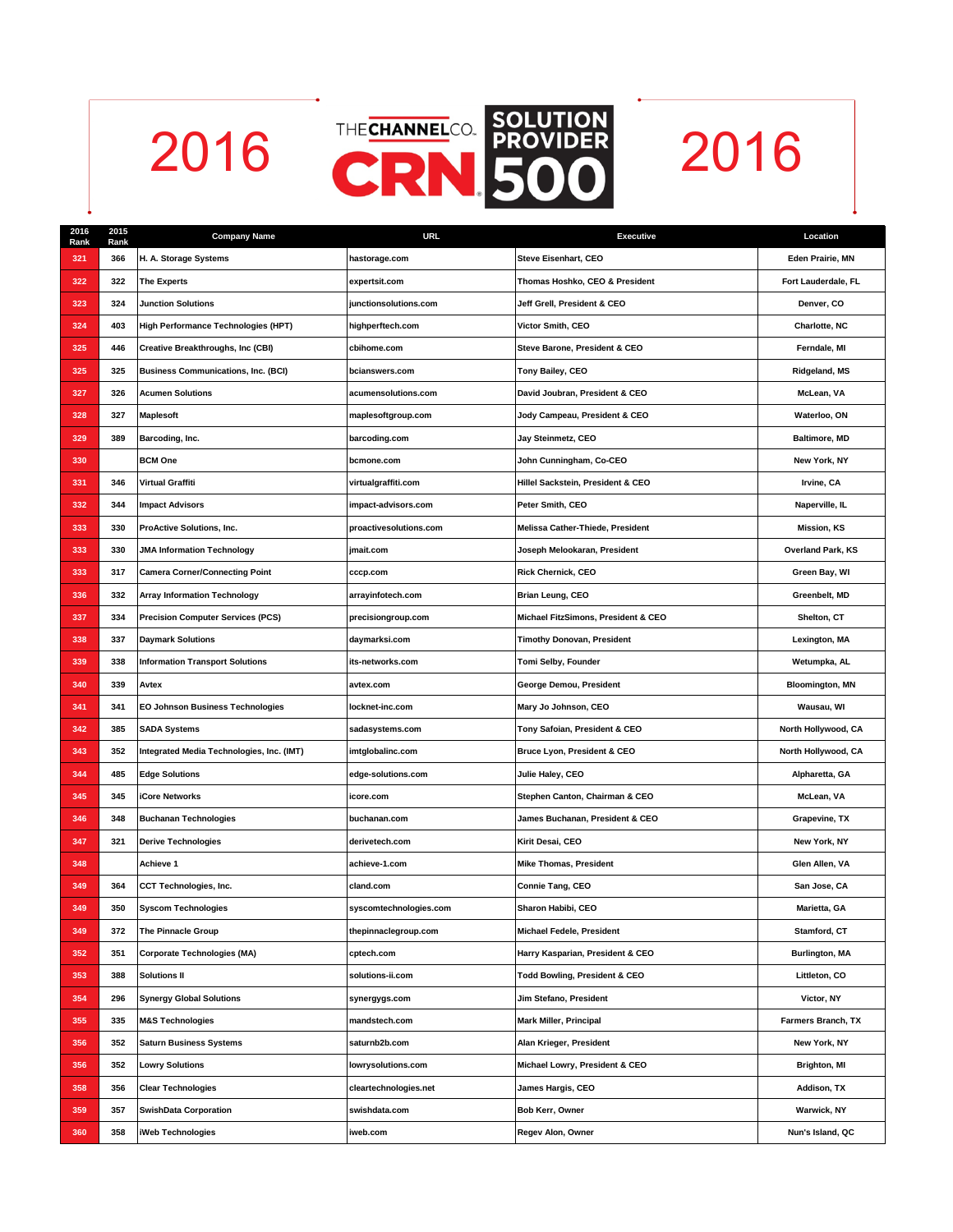

| 2016<br>Rank | 2015<br>Rank | <b>Company Name</b>                             | <b>URL</b>            | <b>Executive</b>                    | Location                    |
|--------------|--------------|-------------------------------------------------|-----------------------|-------------------------------------|-----------------------------|
| 361          | 359          | <b>Communications Engineering Company (CEC)</b> | cecinfo.com           | Matt Dlouhy, CEO                    | Hiawatha, IA                |
| 362          | 347          | <b>World Data Products (WDPI)</b>               | wdpi.com              | Neil Vill, President & CEO          | Plymouth, MN                |
| 363          | 361          | Digicon                                         | digicon.com           | John Wu, President                  | McLean, VA                  |
| 364          | 362          | <b>Computer Solutions</b>                       | comsoltx.com          | Carolyn Labatt, CEO                 | San Antonio, TX             |
| 365          | 363          | IntelliDyne                                     | intellidyne-llc.com   | <b>Robert Grey, President</b>       | Falls Church, VA            |
| 366          | 333          | PacStar                                         | pacstar.com           | Peggy Miller, CEO                   | Portland, OR                |
| 367          | 365          | <b>DZ Solutions</b>                             | dzsolutions.com       | Thomas Gilsenan, President          | Los Angeles, CA             |
| 368          | 368          | <b>Netelligent</b>                              | netelligent.com       | Aaron Stone, President & CEO        | Chesterfield, MO            |
| 369          | 329          | <b>TechXtend</b>                                | techxtend.com         | <b>Bill Botti, EVP</b>              | Shrewsbury, NJ              |
| 370          | 390          | Weidenhammer                                    | hammer.net            | John Weidenhammer, President        | Reading, PA                 |
| 371          | 372          | <b>Allied Network Solutions (ANS)</b>           | ans-it.com            | Roger Schnorenberg, President & CEO | Rocklin, CA                 |
| 372          | 367          | <b>Accelera Solutions</b>                       | accelerasolutions.com | Joseph Brown, President, Co-Founder | Fairfax, VA                 |
| 373          | 380          | <b>Nth Generation Computing</b>                 | nth.com               | Jan Baldwin, CEO                    | San Diego, CA               |
| 374          | 381          | SingleHop                                       | singlehop.com         | Zak Boca, President & CEO           | Chicago, IL                 |
| 375          | 371          | eGlobalTech (eGT)                               | eglobaltech.com       | Sonya Jain, President               | Arlington, VA               |
| 376          | 374          | <b>Encore Technology Group</b>                  | encoretg.com          | Todd Newnam, Chairman & CEO         | Greenville, SC              |
| 377          | 386          | Net@Work                                        | netatwork.com         | Alex Solomon, CEO                   | New York, NY                |
| 378          | 375          | <b>Alphanumeric Systems</b>                     | alphanumeric.com      | Karen T. Braswell, Owner & CEO      | Raleigh, NC                 |
| 379          | 376          | <b>RKON Technologies</b>                        | rkon.com              | Jeff Mullarkey, CEO                 | Chicago, IL                 |
| 380          | 369          | <b>Arraya Solutions</b>                         | arrayasolutions.com   | Daniel Lifshutz, CEO                | <b>Plymouth Meeting, PA</b> |
| 381          | 457          | <b>Comport Consulting</b>                       | comport.com           | Jack Margossian, President & CEO    | Ramsey, NJ                  |
| 382          | 377          | <b>InfoSystems</b>                              | InfoSystems.biz       | Clay Hales, President & CEO         | Chattanooga, TN             |
| 383          | 472          | <b>AEC Group</b>                                | aecgroup.com          | <b>Cathy Mary, President</b>        | <b>McKeesport, PA</b>       |
| 384          | 399          | Powerland                                       | powerland.ca          | Ashley Penner, CEO                  | Winnipeg, MB                |
| 385          | 417          | <b>High Point Networks</b>                      | highpointnetworks.com | Tom McDougall, President & CEO      | West Fargo, ND              |
| 386          |              | <b>DKW Communications</b>                       | dkwcommunications.com | Darryl Washington, President & CEO  | Washington, DC              |
| 387          | 378          | <b>Dewpoint</b>                                 | dewpoint.com          | Ken Theis, President & CEO          | Lansing, MI                 |
| 388          | 328          | <b>iVision</b>                                  | ivision.com           | Gabe Damiani, CEO                   | Atlanta, GA                 |
| 389          | 445          | <b>TERACAI</b>                                  | teracai.com           | William Pomeroy, CEO                | North Syracuse, NY          |
| 390          | 477          | Accucode                                        | accucode.com          | Kevin Price, CEO                    | Centennial, CO              |
| 391          | 383          | Data Networks                                   | datanetworks.com      | Patrick Regan, President & CEO      | Hunt Valley, MD             |
| 392          | 312          | <b>Pinnacle Business Systems</b>                | pbsnow.com            | Rob Anderson, President & CEO       | Edmond. OK                  |
| 393          | 387          | <b>IMPEX Technologies</b>                       | impextechnologies.com | Rajiv Shah, CEO                     | El Segundo, CA              |
| 394          | 405          | <b>Dataprise</b>                                | dataprise.com         | David Eisner, President & CEO       | Rockville, MD               |
| 395          | 392          | <b>Alphaserve Technologies</b>                  | alphaserveit.com      | Arup Das, CEO                       | New York, NY                |
| 396          | 431          | <b>Focus Technology Solutions</b>               | focustsi.com          | Bruce Crochetiere, CEO & Founder    | Seabrook, NH                |
| 397          | 384          | <b>Now Micro</b>                                | nowmicro.com          | <b>Patrick Finn, President</b>      | Saint Paul, MN              |
| 398          | 434          | Unitiv                                          | unitiv.com            | Steve Zembrzuski, President         | Cumming, GA                 |
| 399          | 391          | <b>Regan Technologies</b>                       | regantech.com         | Christopher Regan, CEO              | <b>Wallingford, CT</b>      |
| 400          | 408          | <b>Connectria Hosting</b>                       | connectria.com        | Rich Waidmann, President & CEO      | Saint Louis, MO             |
|              |              |                                                 |                       |                                     |                             |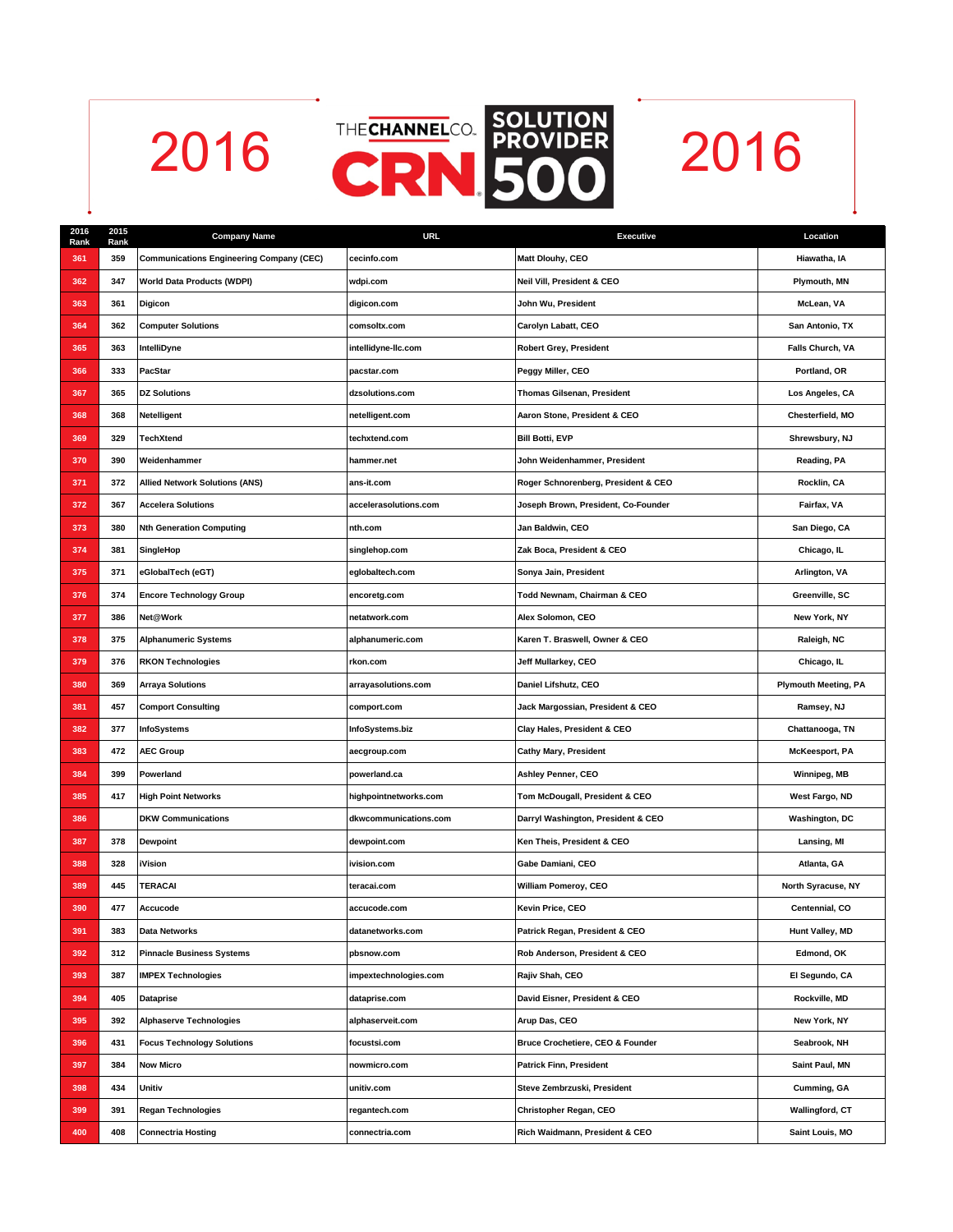

| 2016<br>Rank | 2015<br>Rank | <b>Company Name</b>                           | <b>URL</b>             | <b>Executive</b>                           | Location                |
|--------------|--------------|-----------------------------------------------|------------------------|--------------------------------------------|-------------------------|
| 401          | 395          | <b>InCare IT</b>                              | incare-it.com          | Brian Walker, CEO                          | Birmingham, AL          |
| 401          |              | <b>ITS Partners</b>                           | itsdelivers.com        | <b>Wade Wyant, President</b>               | <b>Grand Rapids, MI</b> |
| 401          | 395          | Alpha Video                                   | alphavideo.com         | Stan Stanek, President & CEO               | Eden Prairie, MN        |
| 404          | 394          | <b>Future Com</b>                             | myfuturecom.com        | Doug Hollenshead, President & CEO          | Grapevine, TX           |
| 405          | 397          | <b>Centre Technologies</b>                    | centretechnologies.com | Christopher Pace, CEO                      | Houston, TX             |
| 406          | 336          | <b>Contingent, A Comcast Business Company</b> | contingent.com         | Mark Stuhlreyer, President & CEO           | West Chester, OH        |
| 407          | 420          | <b>CWPS</b>                                   | cwps.com               | Jason Waldrop, CEO                         | Chantilly, VA           |
| 408          | 410          | <b>Corporate Technologies (MN)</b>            | gocorptech.com         | Jim Griffith, CEO                          | Eden Paririe, MN        |
| 409          | 443          | <b>Open Storage Solutions</b>                 | openstore.com          | Andrew Betterton, President & CEO          | Brampton, ON            |
| 410          | 468          | <b>Plan B Technologies</b>                    | planbtech.net          | Donnie Downs, President & CEO              | Annapolis, MD           |
| 411          | 441          | <b>Astir IT Solutions</b>                     | astirit.com            | <b>Bob Markowitz, EVP</b>                  | South Plainfield, NJ    |
| 412          | 407          | <b>Möbius Partners</b>                        | mobiuspartners.com     | Jay Uribe, President & Co-Founder          | San Antonio, TX         |
| 413          | 404          | <b>RightStar Systems</b>                      | rightstar.com          | Dick Stark, President                      | Vienna, VA              |
| 414          | 406          | <b>CCB Technology</b>                         | ccbtechnology.com      | <b>Patrick Booth, President</b>            | Racine, WI              |
| 415          | 382          | <b>Apptix</b>                                 | apptix.com             | Chris Mack, President, COO & CFO           | Herndon, VA             |
| 416          | 411          | <b>Distributed Systems Services (DSS)</b>     | dsscorp.com            | Jim Sweeney, President                     | <b>Wyomissing, PA</b>   |
| 417          | 229          | <b>AMS.NET</b>                                | ams.net                | Robert Tocci, President & CEO              | Livermore, CA           |
| 418          |              | <b>Advanced Network Management (ANM)</b>      | anm.com                | Raminder Mann, CEO                         | Albuquerque, NM         |
| 419          | 342          | <b>Unistar-Sparco Computers</b>               | sparco.com             | Soo-Tsong Lim, President                   | Millington, TN          |
| 420          | 442          | Finger Lakes Technologies Group               | fltg.com               | Paul Griswold, CEO and President           | Victor, NY              |
| 421          | 423          | <b>Central Computers</b>                      | centralcomputers.com   | Craig Yeung, General Manager               | Santa Clara, CA         |
| 422          | 444          | <b>InterWorks</b>                             | interworks.com         | Behfar Jahanshahi, CEO                     | Stillwater, OK          |
| 423          | 370          | <b>American Digital Corporation</b>           | americandigital.com    | Norbert Wojcik, President & CEO            | Elk Grove Village, IL   |
| 424          |              | <b>EvoTek</b>                                 | evoteksolutions.com    | Didem Gur, CEO                             | Encinitas, CA           |
| 425          | 413          | <b>Decisive Technologies</b>                  | decisive.ca            | <b>Mike Smith, President</b>               | Ottawa, ON              |
| 426          |              | <b>PCNation</b>                               | pcnation.com           | Medwin Dayan, CEO                          | Northfield, IL          |
| 427          | 476          | <b>Sanity Solutions</b>                       | sanitysolutions.com    | Jason Cherveny, President & CEO            | Denver, CO              |
| 428          |              | <b>F3 Technology Partners</b>                 | f3partners.com         | Tom Colleary, President                    | West Hartford, CT       |
| 429          | 440          | <b>Peak Hosting</b>                           | peakhosting.com        | Jeffery Papen, Founder & CEO               | Tualatin, OR            |
| 430          | 456          | <b>SWC Technology Partners</b>                | swc.com                | <b>Bob Knott, President</b>                | Oak Brook, IL           |
| 431          | 447          | <b>Global Data Systems</b>                    | getgds.com             | Chuck Vincent, Chairman & CEO              | Lafayette, LA           |
| 432          | 360          | FlexPrint                                     | flexprintinc.com       | Frank Gaspari, CEO                         | Mesa, AZ                |
| 433          |              | Vormittag Associates, Inc. (VAI)              | vai.net                | Robert Vormittag, President & CEO          | Ronkonkoma, NY          |
| 434          | 467          | <b>Brite Computers</b>                        | britecomputers.com     | Justin Smith, President & COO              | Victor, NY              |
| 435          |              | Eastern Data, Inc. (EDI)                      | ediatlanta.com         | Shu Fen Chang, CEO                         | Norcross, GA            |
| 436          | 496          | <b>Vintage IT Services</b>                    | vintageits.com         | Steve Hanes, CEO                           | Austin, TX              |
| 437          | 493          | <b>En-Net Services</b>                        | en-netservices.com     | Kyle Yost, President                       | Frederick, MD           |
| 438          |              | <b>ROI Communications Corp</b>                | roicommunications.net  | Joe DeStefano, President                   | Wrentham, MA            |
| 439          | 470          | <b>Chickasaw Telecom</b>                      | chickasawtel.com       | Jeffrey Downey, Director & General Manager | Oklahoma City, OK       |
| 440          |              | <b>DH Technologies</b>                        | dhtech.com             | Devin Henderson, CEO                       | Leesburg, VA            |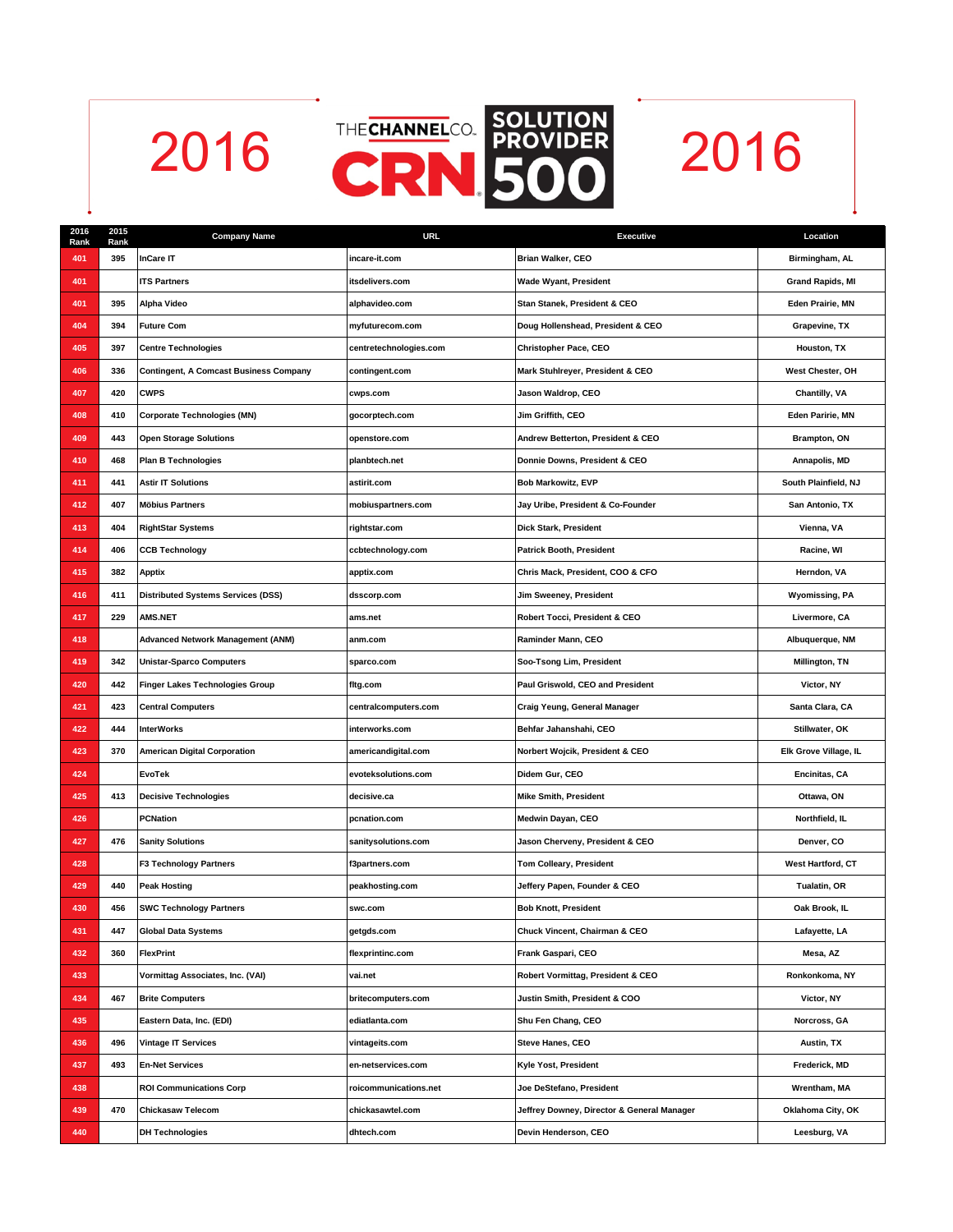

| 2016<br>Rank | 2015<br>Rank | <b>Company Name</b>                         | <b>URL</b>              | <b>Executive</b>                            | Location                  |
|--------------|--------------|---------------------------------------------|-------------------------|---------------------------------------------|---------------------------|
| 441          | 427          | Geocent                                     | geocent.com             | Robert Savoie, CEO                          | Metairie, LA              |
| 442          |              | <b>FedBiz IT Solutions</b>                  | fedbizit.com            | Don Tiaga, President                        | Leesburg, VA              |
| 443          | 457          | <b>Axispoint Technology Solutions Group</b> | atsg.net                | Frank Scanga, President & CEO               | <b>Briarcliff, NY</b>     |
| 443          |              | <b>Compulink Technologies</b>               | compu-link.com          | Rafael Arboleda, President                  | New York, NY              |
| 443          |              | <b>SWK Technologies</b>                     | swktech.com             | Mark Meller, CEO                            | Livingston, NJ            |
| 446          | 461          | Rightpoint                                  | rightpoint.com          | Ross Freedman & Brad Schneider, Co-Founders | Chicago, IL               |
| 447          |              | Incedo                                      | incedoinc.com           | Tejinderpal Miglani, CEO                    | Santa Clara, CA           |
| 448          |              | <b>Converged Technology Group</b>           | convergedtechgroup.com  | Leo Galletta, CEO                           | Islandia, NY              |
| 449          | 494          | <b>Vantage Point Corporation (VPC)</b>      | vpcinnovations.com      | Ryan Sorensen, CEO                          | Kenosha, WI               |
| 450          | 497          | <b>Aqueduct Technologies</b>                | aqueducttech.com        | Christopher Jennings, Co-Founder, CMO & CSO | Waltham, MA               |
| 450          | 469          | Knowledge Information Solutions (KIS)       | kisinc.net              | <b>Augustine Riolo, President</b>           | Virginia Beach, VA        |
| 452          |              | CentraComm                                  | centracomm.net          | Lynn Child, President                       | Findlay, OH               |
| 453          |              | Corpinfo                                    | corpinfo.com            | Michael Sabourian, President & CEO          | Santa Monica, CA          |
| 454          |              | Cal Net Technology Group                    | calnettech.com          | <b>Brian Kreiner, CEO</b>                   | Chatsworth, CA            |
| 455          | 487          | <b>Enterprise Computing Solutions (ECS)</b> | thinkecs.com            | David Butler, President & CEO               | <b>Mission Viejo, CA</b>  |
| 456          |              | HCGI                                        | hcgi.com                | <b>Bill Heneghan, President</b>             | Columbia, MD              |
| 457          | 421          | Glowpoint                                   | glowpoint.com           | Peter Holst, President & CEO                | Denver, CO                |
| 458          | 473          | <b>Paradigm Technology</b>                  | pt-corp.com             | <b>Craig Rock, President</b>                | Scottsdale, AZ            |
| 459          | 435          | Victrix                                     | victrix.ca              | Stephan Gariepy, President & CEO            | Montréal, QC              |
| 459          | 482          | <b>TAPE</b>                                 | tape-lic.com            | Bill Jaffe, EVP, General Manager            | Alexandria, VA            |
| 459          |              | <b>BlueBridge Networks</b>                  | bluebridgenetworks.com  | Kevin Goodman, Managing Director, Partner   | Cleveland, OH             |
| 459          | 480          | <b>Signature Technology Group</b>           | signaturetechnology.com | Charles Layne, President & CEO              | Rancho Cordova, CA        |
| 463          | 471          | <b>Intact Technology</b>                    | intact-tech.com         | <b>Jesse White, President</b>               | Greenbelt, MD             |
| 464          |              | <b>EPIC Information Solutions</b>           | epic.ca                 | Arnie Fedorchuk, General Manager            | Winnipeg, MB              |
| 465          | 483          | <b>PCS Mobile</b>                           | pcsmobile.com           | Kathy Pakkebier, President                  | Denver, CO                |
| 466          | 486          | <b>Synergy Associates</b>                   | synlic.com              | Gary Dean, President                        | Medina, MN                |
| 467          |              | <b>Enterprise Integration</b>               | entint.com              | Michael Locher, CEO                         | Jacksonville, FL          |
| 468          |              | <b>MCW Solutions</b>                        | mcwsolutions.net        | <b>Ghattas Hajjo, President</b>             | Ashburn, VA               |
| 469          |              | Mirapath                                    | mirapath.com            | Dorris Yeh, CEO                             | Cupertino, CA             |
| 470          | 466          | Peak UpTime                                 | peakuptime.com          | Gordon Martin, President & CEO              | Tulsa, OK                 |
| 471          | 489          | Zumasys                                     | zumasys.com             | Paul Giobbi, President & Co-Founder         | Irvine, CA                |
| 472          | 488          | <b>IP Pathways</b>                          | ippathways.com          | Joe Shields, President                      | Urbandale, IA             |
| 473          | 393          | <b>GANTECH</b>                              | gantech.net             | Thomas Laskowski, President & CEO           | Columbia, MD              |
| 474          |              | <b>Kinney Group</b>                         | kinneygroup.com         | Jim Kinney, President and CEO               | Indianapolis, IN          |
| 475          |              | Axis Group                                  | axisgroup.com           | Albert Hughes, CEO & CTO                    | Berkeley Heights, NJ      |
| 476          | 484          | eGroup                                      | egroup-us.com           | Mike Carter, Principal & CEO                | <b>Mount Pleasant, SC</b> |
| 477          |              | <b>Stalwart</b>                             | stalwartsystems.com     | Bill Cooper, President & CEO                | Charlotte, NC             |
| 478          | 495          | <b>IT Weapons</b>                           | itweapons.com           | Ted Garner, CEO                             | Brampton, ON              |
| 478          | 500          | <b>Aktion Associates</b>                    | aktion.com              | Scott Irwin, CEO                            | Maumee, OH                |
| 480          |              | <b>Strategic Mobility Group (SMG3)</b>      | strategicmobility.com   | Nancy Gorski, President                     | Schaumburg, IL            |